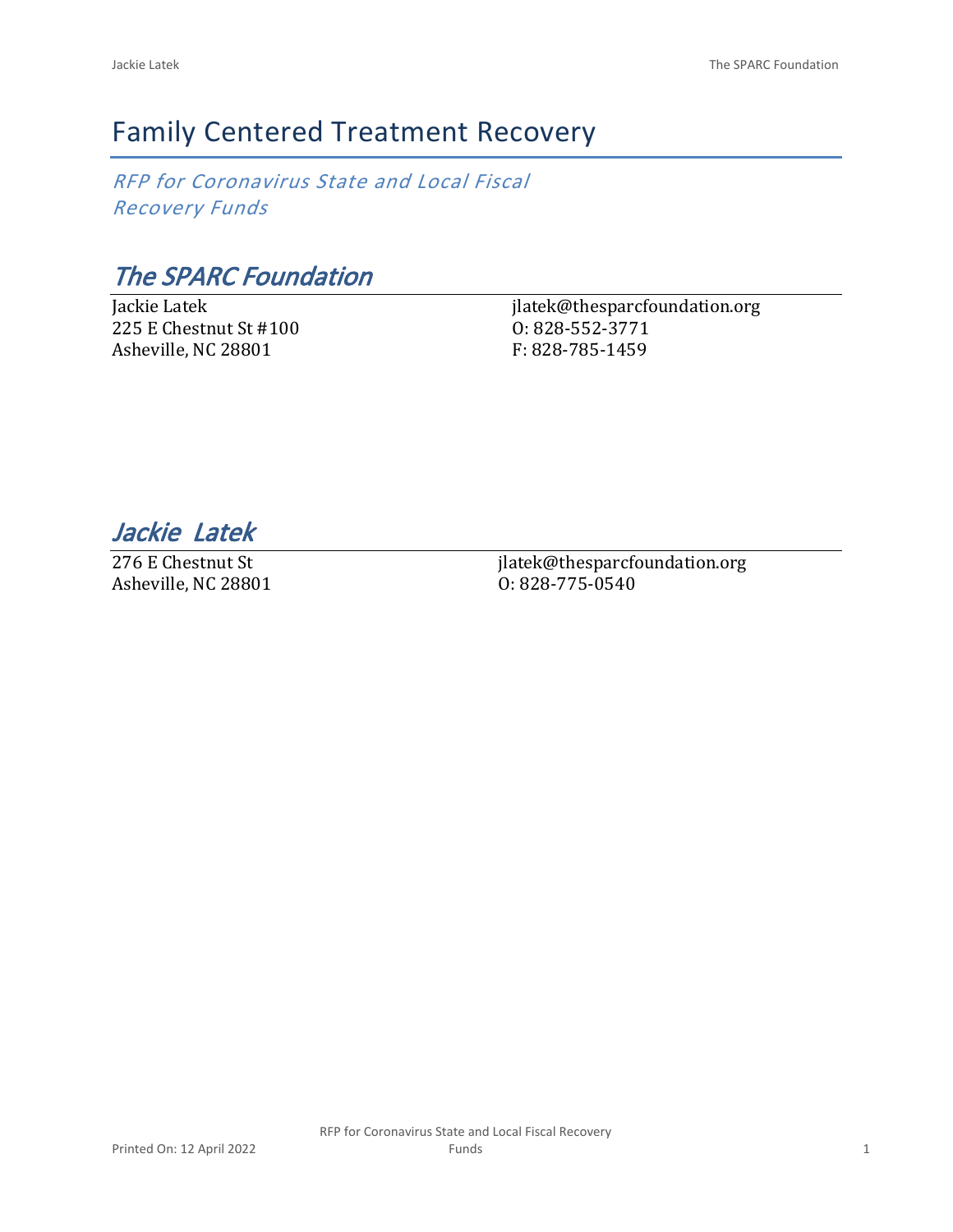# Application Form

# *Question Group*

Buncombe County requests proposals for projects to help the community recover from and respond to COVID-19 and its negative economic impacts.

Buncombe County has been awarded \$50,733,290 in Coronavirus State and Local Fiscal Recovery Funds (Recovery Funding), as part of the American Rescue Plan Act. To date, Buncombe County has awarded projects totaling \$23,093,499, leaving a balance of \$27,639,791 available to award.

Visit [http://www.buncombecounty.org/recoveryfundinghttp://www.buncombecounty.org/recoveryfundingwww.b](http://www.buncombecounty.org/recoveryfunding) [uncombecounty.org/recoveryfundinghttp://www.buncombecounty.org/recoveryfundinghttp://www.buncombeco](http://www.buncombecounty.org/recoveryfunding) [unty.org/recoveryfundinghttp://www.buncombecounty.org/recoveryfundinghttp://www.buncombecounty.org/re](http://www.buncombecounty.org/recoveryfunding) [coveryfunding](http://www.buncombecounty.org/recoveryfunding) for details.

This infusion of federal resources is intended to help turn the tide on the pandemic, address its economic fallout, and lay the foundation for a strong and equitable recovery.

Buncombe County is committed to investing these funds in projects that:

- Align to county strategic plan and community priorities
- Support equitable outcomes for most impacted populations
- Leverage and align with other governmental funding sources
- Make best use of this one-time infusion of resources
- Have a lasting impact

Proposals shall be submitted in accordance with the terms and conditions of this RFP and any addenda issued hereto.

Click [here](https://www.buncombecounty.org/common/purchasing/Buncombe%20Recovery%20Funding%20RFP%202022.pdf) for the full terms and conditions of the RFP

#### **Organization Type\***

Nonprofit

#### **Nonprofit documentation**

If nonprofit, attach IRS Determination Letter or other proof of nonprofit status.

Determination Letter\_SPARC.pdf

### **Name of Project.\***

Family Centered Treatment Recovery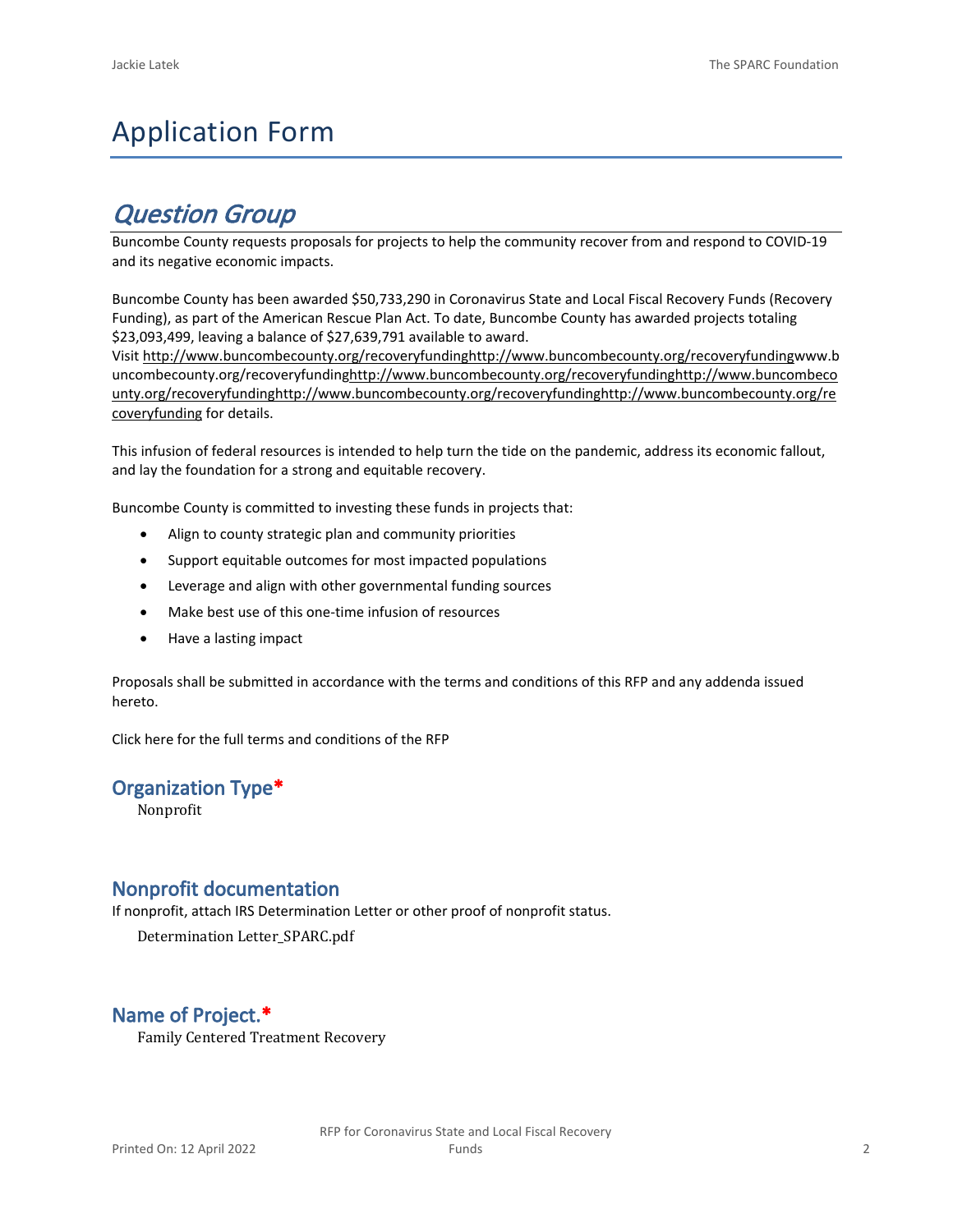#### **New/Updated Proposal\***

Is this a new project proposal or an updated version of a proposal submitted during the earlier (July 2021) Recovery Funding RFP?

New project proposal

#### **Amount of Funds Requested\***

\$336,283.00

#### **Category\***

Please select one:

- Affordable Housing
- Aging/Older Adults
- Business Support/Economic Development
- Environmental/Climate
- Homelessness
- K-12 Education
- Infrastructure and/or Broadband
- Mental Health/Substance Use
- NC Pre-K Expansion
- Workforce

Mental Health/Substance Use

#### **Brief Project Description\***

Provide a short summary of your proposed project.

The SPARC Foundation's Family Centered Treatment Recovery (FCTR) program will serve children and families in Buncombe County who are in crisis, facing forced removal of children from the home, and in need of reunification due to multi-generational trauma and substance use disorder (SUD). The co-occurrence of substance use disorder (SUD) and trauma create a complex treatment profile that renders most treatment models ineffective. FCTR is designed to successfully navigate the complex interplay within the context of family, addressing the systemic dynamics of SUD and trauma exposure on the family unit. This model addresses the problems created by the complex interplay of trauma and SUD in families by leveraging family attachment bonds to keep children and caregivers out of institutional care. The entire family is engaged in treatment that includes trauma treatment as well as substance use education, prevention and recovery planning designed for sustainable family changes.

#### **Project Plan\***

Explain how the project will be structured and implemented, including timeframe.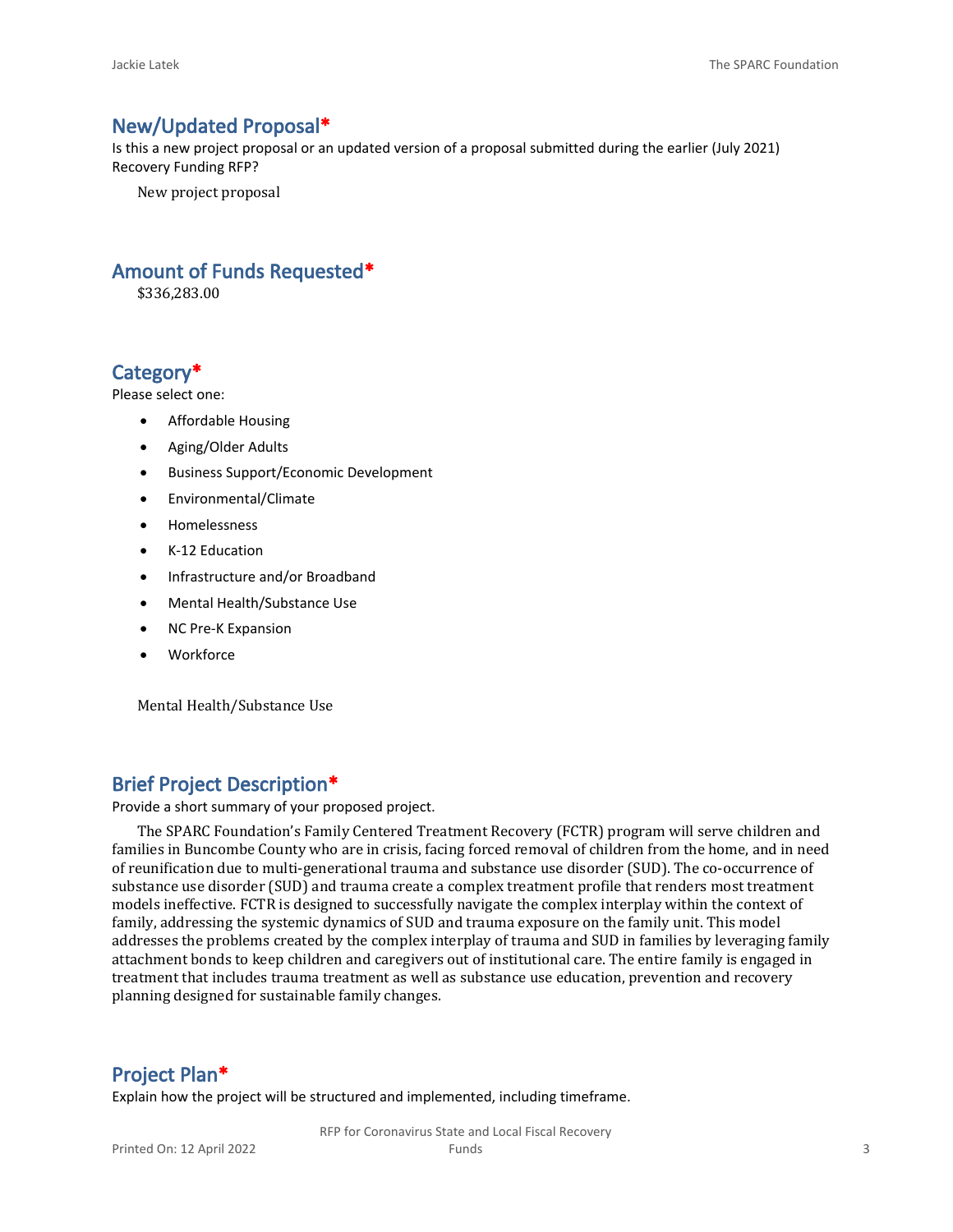SPARC proposes to expand its existing Family Centered Treatment Recovery (FCTR) program (adapted from the evidence-based Family Centered Treatment model). FCTR is an innovative, home-based care model for treating SUD and trauma exposure within the context of family.

FCTR is designed to treat families involved with multiple systems and address complex needs of families who have had children removed due to SUD and trauma. FCTR brings services directly to families where they live, overcoming the most frequently cited barriers to accessing treatment (e.g. transportation, childcare, stigma, work scheduling conflicts), resulting in better service engagement and participation. FCTR is innovative in its potential to fill a gap in North Carolina's fractured and siloed health care system, which currently has a lack of BH providers, requires families in need of BH services to go to multiple providers, and lacks a reimbursement mechanism for serving families with complex needs. Nationally, there are no available services addressing parental SUD in the context of their family system, with services provided in the home, making FCTR a truly unique solution to a complex problem.

FCTR consists of four distinct FCT treatment phases that include trauma treatment and SUD treatment woven throughout each phase, supported by the evidence-based fidelity measures of FCT. The four phases encompass screening, assessment, care management, therapy, and prevention for at-risk youth. FCTR systemic trauma treatment restructures a family's pattern of interactions and enhances attachment bonds to enable a family to accomplish the tasks of daily living while strengthening and securing family relationships. Systemic trauma treatment includes: 1) Use of evidence-based assessment tools to determine area of family functioning that led to trauma or impedes healing; 2) Family Life Cycle, which helps caregivers explore connection of past experiences to their present parenting; 3) Treatment of functions or need rather than behaviors; 4) Parenting techniques to enable breaking out of the trauma bond and/or triangle; 5) Caregiver ownership and accountability process; and 6) Re-authored narratives.

There are 15 core FCTR fidelity measures taken directly from the traditional FCT model and 11 drawn from established best practices in SUD treatment. FCTR treatment intensity and frequency varies, ranging from a minimum of two multiple hour sessions per week to daily, depending on the unique needs of each family. A Certified Peer Support Specialist acts as a sponsor to develop recovery skills and create a personalized WRAP (Wellness Recovery Action Plan).

All infrastructure for FCTR is in place making this project "shovel ready." Clinical and administrative positions are in place, training for Buncombe County social workers has begun, systems to collect data are designed.

Recruitment of two staff and training will begin upon award announcement. Funds will be expended over two years.

#### **Statement of Need\***

Describe the need that this project will address. Include data to demonstrate the need, and cite the source of the data.

According to a 2018 survey performed by the Western North Carolina Health Network, nearly half of adults in the region reported that their lives had been negatively affected by SUD.\* The North Carolina Department of Health and Human Services reported in 2014 that nearly one-third of children in WNC faced at least one Adverse Childhood Experience, and more than a quarter had lived through three or more childhood traumas.\*\*

According to data supplied by Buncombe County Department of Health and Human Services, the leading cause of removal of children from their homes is substance use which leads to neglect and safety concerns. In 2019, 128 children were placed into foster care. The numbers increased to 144 and 159 in 2020 and 2021, respectively. Five year trends report that only 25% of families experienced reunification. The cost of foster care beds to our system was \$3.5 billion in the previous year.

WNC does not have enough licensed foster parents to provide adequate and safe care to the increasing number of children coming into care. Families are disrupted at high rates while being reunified at far too low

RFP for Coronavirus State and Local Fiscal Recovery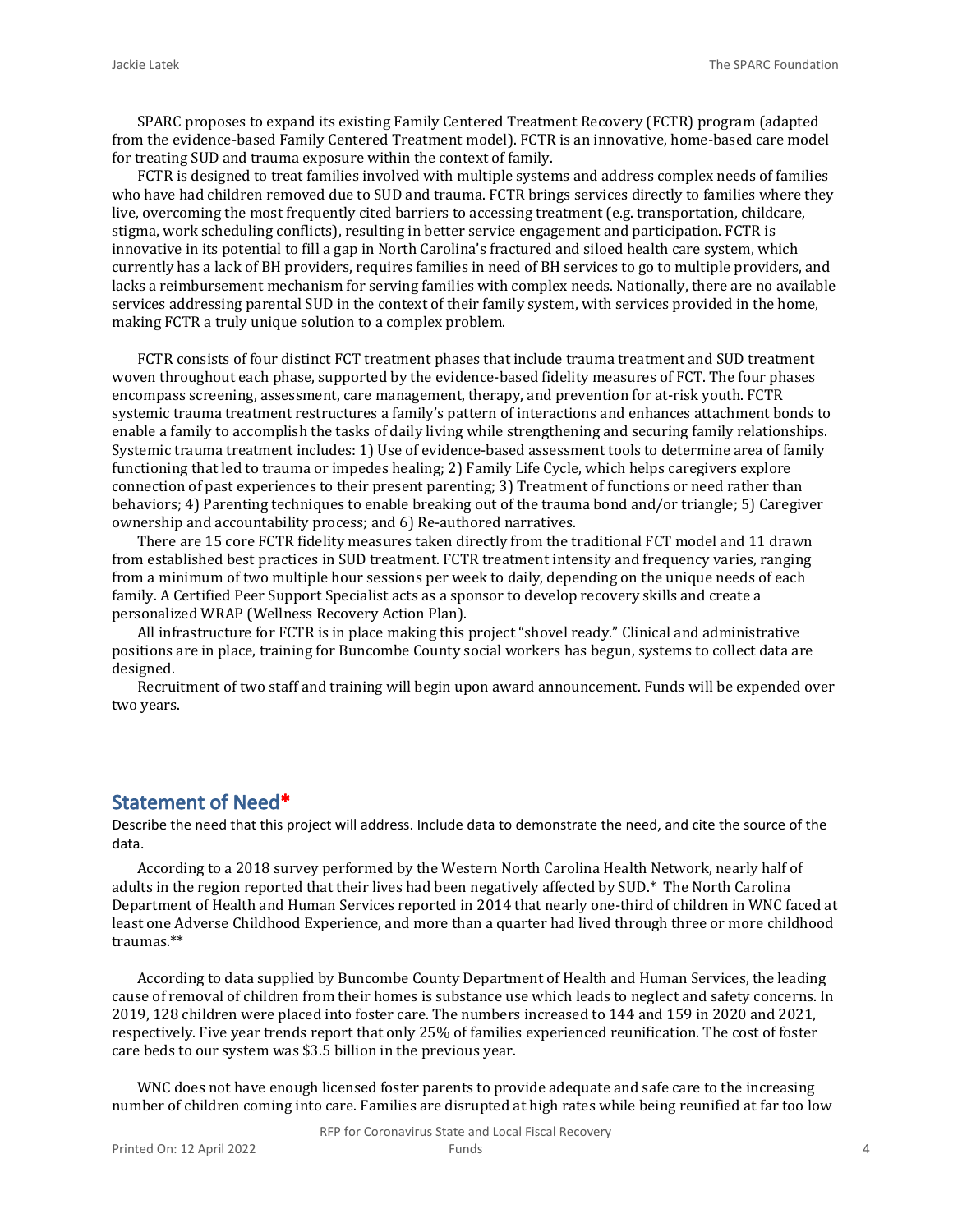rates. SPARC's FCTR reduces the burden on the foster care system and reduces costs by providing recovery support, increasing safety/well-being and reuniting families versus children languishing in foster homes and/or aging out of the system.

 \*WNC Health Network Regional Data (2021). https://www.wnchn.org/wnc-data/regional-data/ \*\*North Carolina State Center for Health Statistics (2014). Adverse Childhood Experience. https://schs.dph.ncdhhs.gov/data/brfss/2014/west/ACEINDX1.html

#### **Link to COVID-19\***

Identify a health or economic harm resulting from or exacerbated by the public health emergency, describe the nature and extent of that harm, and explain how the use of this funding would address such harm.

Buncombe County reported a 24% increase in foster placements between 2019 (128) and 2021 (159). This trend correlates with the Centers for Disease Control warning that the COVID-19 pandemic has resulted in "heightened stress, school closures, loss of income, and social isolation…[increasing] the risk for child abuse and neglect."\* In WNC, health professionals fear that among the repercussions of the pandemic will include severe and long-lasting increases in abuse, neglect, and childhood trauma in general.\*\* In a 2018 survey conducted by Vaya Health, the managed care organization that oversees Medicaid services in the area, the top three reported barriers to treatment were 1) transportation, 2) scarcity of behavioral health providers, and 3) lack of providers accepting insurance. The combination of demographic disparities, lack of transportation, structural barriers to human services and challenges exacerbated by COVID all contribute to poor outcomes for children and families battling the complex interplay of substance use and trauma.

By expanding the use of the evidence-based Family Centered Treatment model to meet the specific needs of families dealing with substance use-related trauma, SPARC can improve outcomes for families in need and empower them to develop the skills and behaviors necessary to interrupt multigenerational cycles of substance use and trauma.

 \*Swedo (2020). Trends in U.S. Emergency Department Visits Related to Suspected or Confirmed Child Abuse and Neglect Among Children and Adolescents Aged <18 Years Before and During the COVID-19 Pandemic — United States, January 2019–September 2020. https://www.cdc.gov/mmwr/volumes/69/wr/mm6949a1.htm#:~:text=Heightened%20stress%2C%20scho

ol%20closures%2C%20loss,abuse%20and%20neglect%20(1).

 \*\*Ovaska (2020). Unsafe Conditions for Children in Wake of COVID-19 https://www.northcarolinahealthnews.org/2020/04/28/covid-19-child-abuse/

#### **Population Served\***

Define the population to be served by this project, including volume and demographic characteristics of those served.

The FCTR model is designed to serve families with SUD and trauma who are at risk of family disruption, leading to an increase in trauma and poor generational outcomes. Buncombe County Social Workers serving families whose children have been placed out of the home will make referrals to this program. Due to the intensity of treatment, one FCT-R duo will serve no more than 5 families at a time. This expanded team will provide additional services to families in Buncombe County and will partner with the existing FCTR duo serving Buncombe where 70% of WNCs African American residents and more than half of Hispanic/Latino residents reside.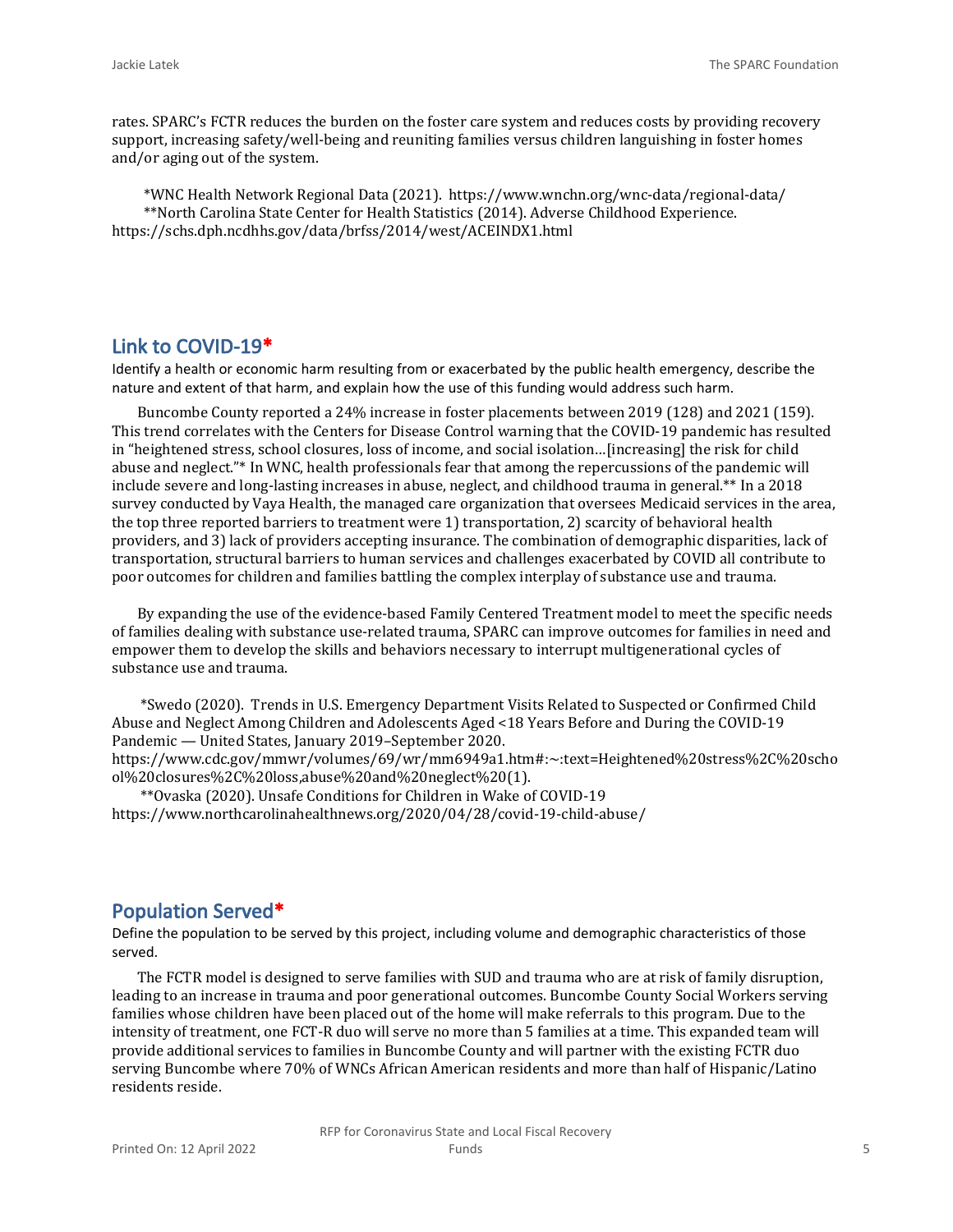In Buncombe County, as of 3/15/22, there are a total of 337 children in foster care. 60% identify as white; 16% as black; 14% as multi-racial white/black; 4% multi-racial other; 6% did not report. These numbers do not include the number of children and families who are involved with the county in the Investigation phase or In Home Services. Families who are involved with Child Protective Services (CPS) often have the following generational challenges: poverty, mental health, substance abuse, unresolved trauma, unstable housing, unreliable employment, involvement with CPS. Often, families proceed through services with CPS by "checking the box" to get their children back, returning to old behaviors after CPS closure. In recognizing this pattern, FCTR is not only designed to address the generational challenges but addresses the ambivalence of families by focusing on the behavior changes the family values.

Families repeatedly practice new behaviors that have value to them. Long term sustainable changes occur when families value the outcomes of their actions. Therefore, FCTR changes current dynamics within a family which affects outcomes for future generations.

#### **Results\***

Describe the proposed impact of the project. List at least 3 performance measures that will be tracked and reported. If possible, include baselines and goals for each performance measure.

One FCTR duo serving Buncombe County is already in place. This funding would allow greater reach to families where children are in foster care by adding a second duo. Due to the population size of Buncombe County and numbers of families in care as a result of COVID, an additional FCTR duo is required to meet the need. Teams serving Buncombe County will meet the following goals and objectives.

Goal 1: Increase access to FCT-R trauma & recovery services in Buncombe County

Objective 1a: Within 90 days of award notice, recruit, hire, and train 1 new FCTR team, consisting of 1 certified addiction specialist (CADC or LCAS) and 1 Certified Peer Support Specialist (CPSS) Objective 1b: Within 120 days of award notice, begin service delivery

Goal 2: Over the grant period, provide direct services to families referred

Objective 2a: On an annual basis throughout the grant period, 100% of families referred to the program will have a Family Relapse Prevention and Response Plan (FRPRP)\*

Objective 2b: Annually, 100% of families referred will complete a screening meeting

Objective 2c: Annually, 50% of families will demonstrate an increase in cumulative number of abstinent days over the course of FCT-R treatment

Objective 2d: Annually, 50% of referred families experiencing trauma and SUD will be reunified and/or preserved.

\* Family Relapse Prevention and Response Plan is a comprehensive plan for all members of the family to identify behaviors they will change to prevent a relapse as well as how to respond when a relapse occurs. For example, a mother commits that she will no longer provide rides for her son (with an SUD) to Main Street. She knows this is where he goes to meet his drug dealer. Families utilize and adjust this plan throughout treatment. They practice implementing the plan so that after services close, they are empowered to continue to follow the plan. This is another tool to long term sustainable changes within the family.

#### **Evaluation\***

Describe the data collection, analysis, and quality assurance measures you will use to assure ongoing, effective tracking of contract requirements and outcomes.

SPARC and FCT Foundation have established robust data collection and evaluation protocols that enable the routine incorporation of data analysis in programmatic planning and decision-making. With the

RFP for Coronavirus State and Local Fiscal Recovery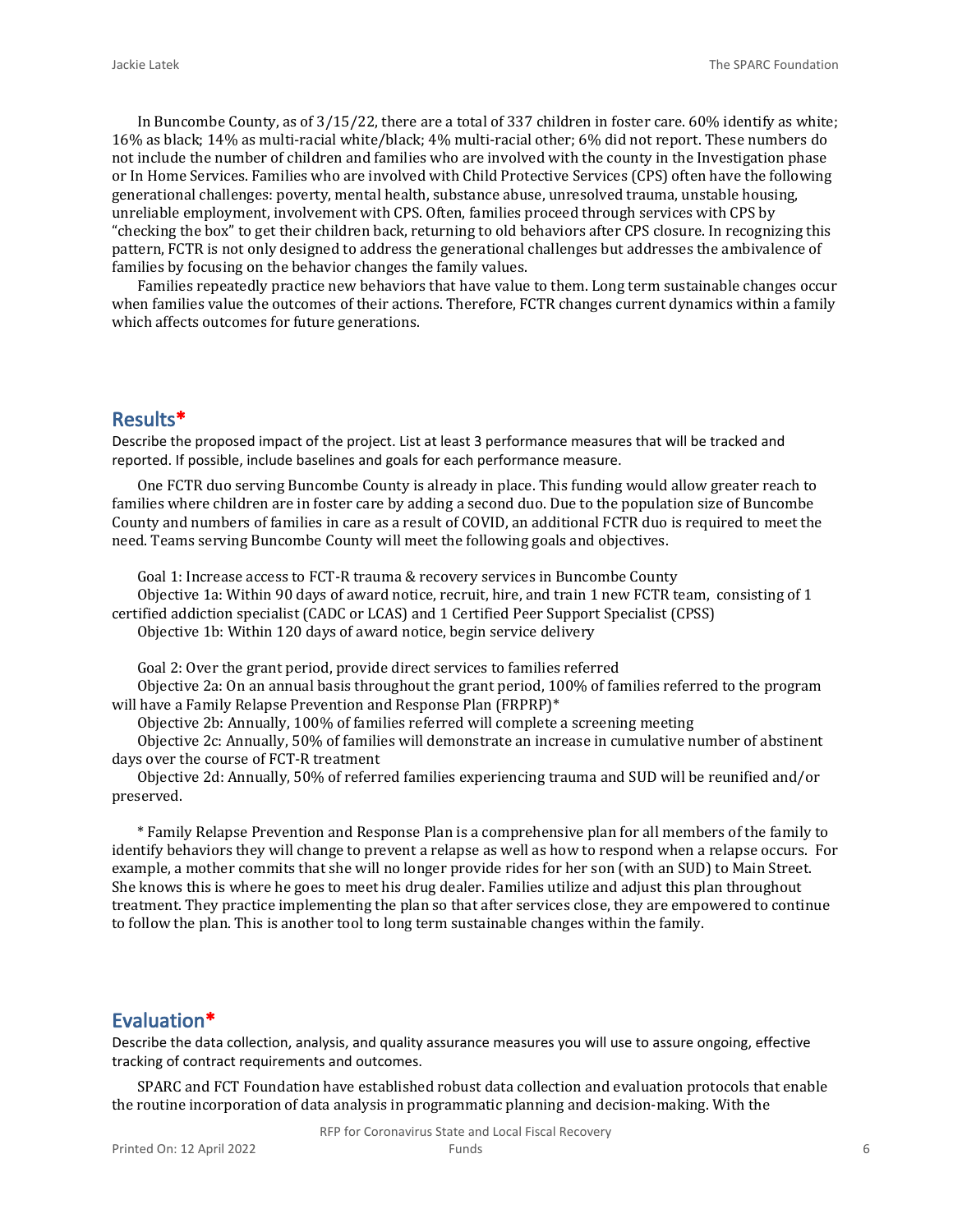assistance of a third-party evaluator, Real Academy (RA), SPARC will expand and enhance its data collection and reporting capabilities to gather required data. This data will include the number of individuals receiving services, diagnoses, and indicators relevant to recovery from substance use, housing stability, mental health functioning, education, criminal justice involvement, social connectedness, and client perception of care. RA will collect quantitative and qualitative data and provide a data analysis of the effectiveness of programming.

Features of this integrated system include monthly meetings of staff and leadership committees with the external evaluator to assess the effectiveness of client interventions, both on a case-by-case and organizational level. These committees will also oversee cross-training between social workers and clinicians that improves overall efficiency by keeping staff aware of the latest treatment philosophies and clinicians aware of DSS policies and the court process. SPARC's partnership with FCT Foundation yields great benefits to the organization in data analysis and evaluation. SPARC currently submits monthly data to FCT Foundation including families served, services provided, completion of fidelity documents, and outcomes for discharged families. FCT Foundation utilizes this data to develop an FCT Foundation Implementation Tool (FIT), a constantly evolving document used to create and monitor implementation goals and strategies. Completed every 6 months, FIT analyses are the basis for weekly implementation meetings attended by staff from both SPARC and FCT Foundation.

#### **Equity Impact\***

How will this effort help build toward a just, equitable, and sustainable COVID-19 recovery? How are the root causes and/or disproportionate impacts of inequities addressed?

Chronic stress, unresolved trauma, mental illness and a family history of substance misuse are some of the root causes of substance abuse. Historically, poverty and isolation were exacerbating factors that often tipped a family into social services involvement when parents were unable to meet their child's safety needs. COVID brought additional financial challenges and increased isolation to families who were already struggling to survive. Poverty is disproportionately present in communities of color. COVID disproportionately affected communities of color. These same communities are disproportionately present in the foster care system.

Effective treatment and supports exist to address these factors within FCTR. Addressing individual and generational trauma, building coping skills to effectively handle stress, learning new ways of parenting and communicating with safety in mind, building up each family's ability to respond to difficult life challenges today and in the future are key strategies to reunifying families. Allowing families the opportunity to try new skills, and then practicing those skills is what makes FCTR effective with traditionally hard to serve families. As with any behavior change, families will make progress and digress. This natural human process allows families to compare the outcomes of their choices and begin to internalize the positive outcomes of their new behavior. With a trained practitioner they process the skills they are learning. Families desire to function in more healthy ways. Their new experiences of health together provide them with the motivation to maintain these new behaviors after all service providers have left the home. The final phase of treatment asks the family to consider their family strengths and how they could use this special skill/strength to support others. Each family member has a role in the family giving project and it is their final activity in treatment.

#### **Project Partners\***

Identify any subcontractors you intend to use for the proposed scope of work. For each subcontractor listed, indicate:

1.) What products and/or services are to be supplied by that subcontractor and;

2.) What percentage of the overall scope of work that subcontractor will perform.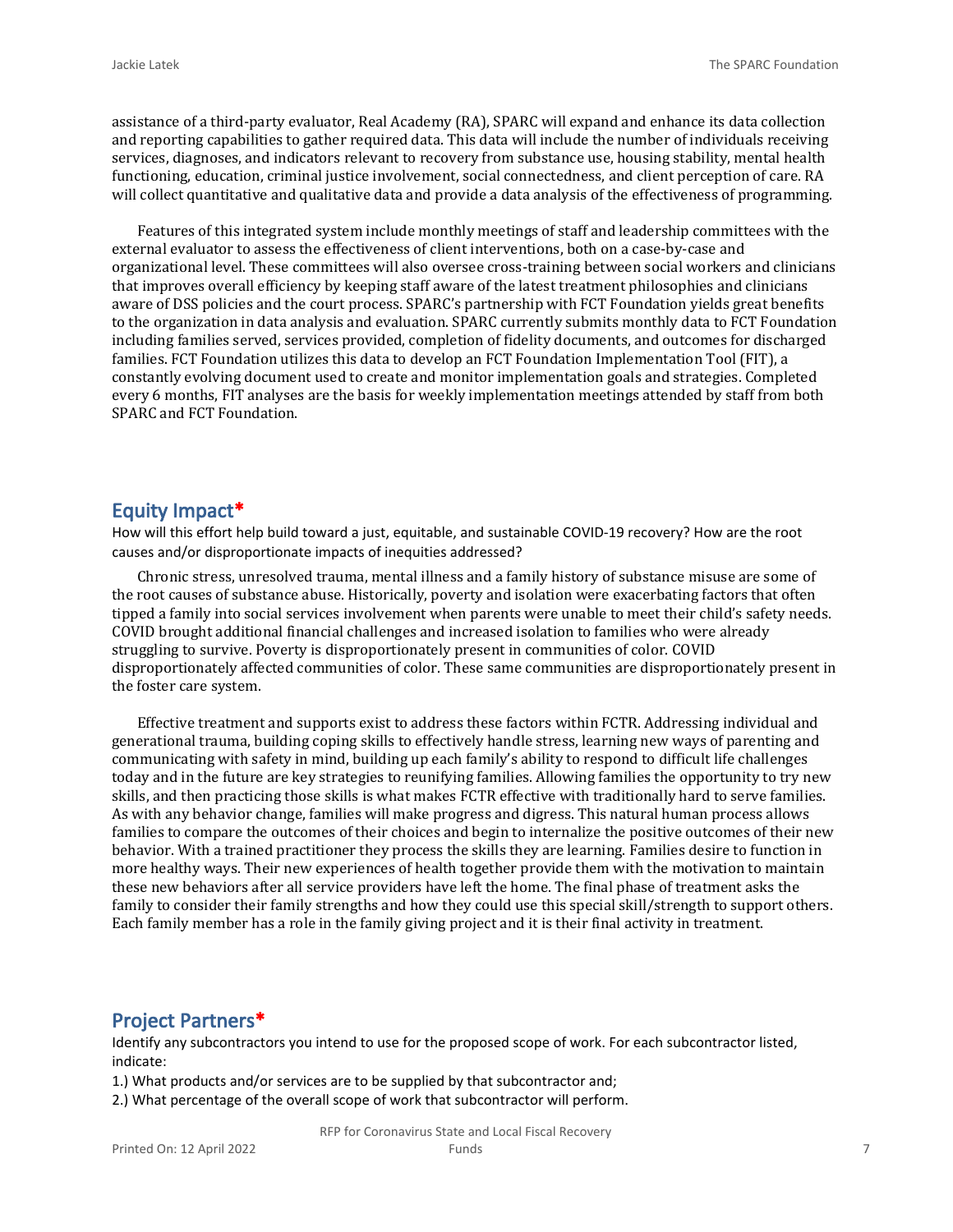Also, list non-funded key partners critical to project.

Key partners provide a comprehensive approach to meeting goals and objectives.

Family Centered Treatment Foundation partners with organizations across the country to promote the FCT model, gather data on outcomes, and formulate and refine best practices and treatment protocols. FCT Foundation also designs and implements training modules to keep providers abreast of the latest trends and recommendations. Through constant data collection, feedback, and consultation with direct service providers across the country, FCT Foundation-affiliated programs maintain high standards of care and result in positive outcomes/goal achievement for nearly 90% of participants.

The National Child Traumatic Stress Network's mission is to "raise the standard of care and improve access to services for traumatized children, their families, and communities throughout the United States." NCTSN provides technical & clinical support to providers in the field.

Real Academy specializes in evaluations to provide a holistic assessment of a particular intervention and its collective effectiveness. As such, Real Academy investigates and explores critical characteristics of a single or multiple interventions as experienced by the service recipient, provider, key local community stakeholders as well as any cross jurisdictional impacts. Real Academy has been contracted by SPARC to provide annual evaluations for the next 5 years using a mixed methods approach of quantitative and qualitative data to inform the outcomes of Family Centered Treatment-Recovery.

BCDHHS' mission is "to strengthen our communities by advancing health, safety, and opportunity." Social Workers (SWs) will receive training in substance misuse & the FCTR model. Through a collaborative approach SWs and FCTR staff will at times conduct joint sessions, communicate frequently, and utilize recovery language in working with families. Monthly leadership meetings between BCDHHS and SPARC will ensure proper implementation of the program.

#### **Capacity\***

Describe the background, experience, and capabilities of your organization or department as it relates to capacity for delivering the proposed project and managing federal funds.

Headquartered in Asheville, North Carolina, SPARC has been providing clinical services, education, and support to keep people out of institutional care since 2015. At the core of SPARC's effectiveness is the FCT model, a method of serving families in crisis that was created by practitioners and refined over the course of more than 35 years through the rigorous integration of feedback from families, clinicians, and researchers. SPARC, in collaboration with Henderson County DSS, received a Duke Endowment Grant in 2017 to pilot FCTR in the county focused on mitigating the trauma and lasting effects of substance use among local families. Due to unique program innovations and pilot programming success, SPARC obtained a five-year Substance Abuse and Mental Health Services Administration (SAMHSA) grant to expand programming to surrounding counties which began in October 2021. "SAMHSA is the agency within the U.S. Department of Health and Human Services that leads public health efforts to advance the behavioral health of the nation. SAMHSA's mission is to reduce the impact of substance abuse and mental illness on America's communities."

Teams are currently serving Buncombe and Henderson County families. Dr Carrie Menke, Project Director, supports the team as a Licensed Clinical Addictions Specialist, with support from SPARC's Clinical Trainer, certified in FCT. SAMHSA requirements for data collection are in process of being built and will be utilized for any expansion and reporting.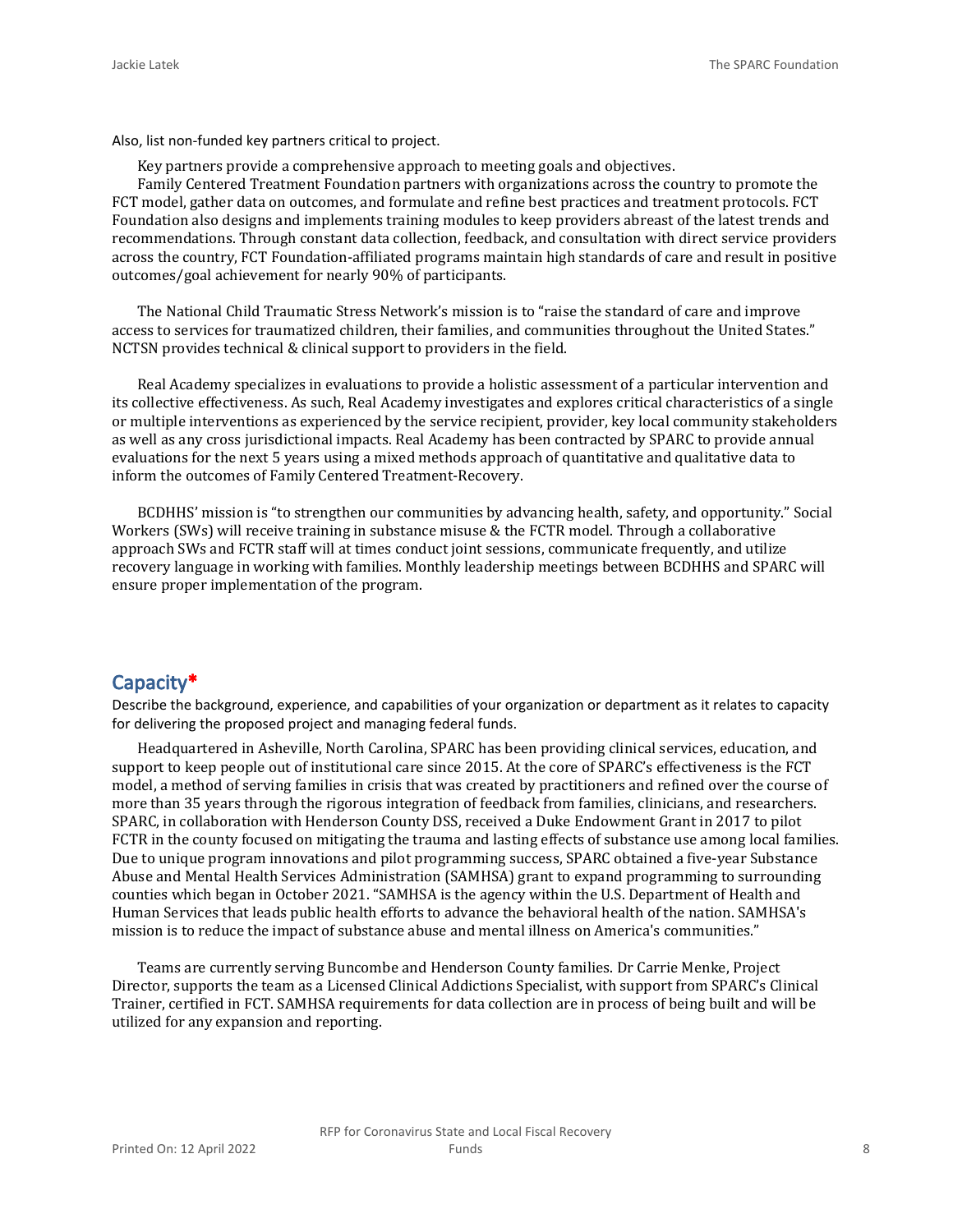#### **Budget\***

Provide a detailed project budget including all proposed project revenues and expenditures, including explanations and methodology. For all revenue sources, list the funder and denote whether funds are confirmed or pending. For project expenses, denote all capital vs. operating costs, and reflect which specific expenses are proposed to be funded with one-time Buncombe County Recovery Funds.

Download a copy of the budget form [HERE](https://buncombecounty.org/common/community-investment/grants/early-childhood-education/Recovery-Funds-budget-template.xlsx). Complete the form, and upload it using the button below.

Recovery-Funds-budget-SPARC.xlsx

#### **Special Considerations\***

Provide any other information that might assist the County in its selection.

#### FCTR specifics.docx

In Buncombe County and throughout the nation, substance abuse is the number one reason families are disrupted. The lack of effective treatment for these families results in large numbers of children being removed from their homes with little chance of return. In efforts to keep children safe, our systems have created the unintended consequences removal from home trauma. The costs of placing children in foster care are high, let alone the cost to well-being. Outcomes for children in foster care are poor as they perform at far lower rates than their peers in education, employment, income, housing, health, substance abuse and criminal involvement. FCTR intends to reduce the amount of nights in foster care, prevent foster care placements, give families the tools and treatment they need to be healthy and successful.

In the 2.5 years of our pilot program, we served 25 families. 46% of families were reunified or maintained in the home. In those families, there were 20 total children who were reunified or disruption was prevented. 33% of referrals did not start treatment due to requiring in patient rehab services or lack of engagement.

SPARC intends to provide FCTR to communities throughout WNC. Additionally, SPARC has a strategic plan to train other providers in implementing FCTR in their regions. WNC is the birthplace of FCTR. And it will see exponential growth as new providers are trained across the country. Breaking the cycle of substance abuse and family disruption creates healthy families today and for generations to come.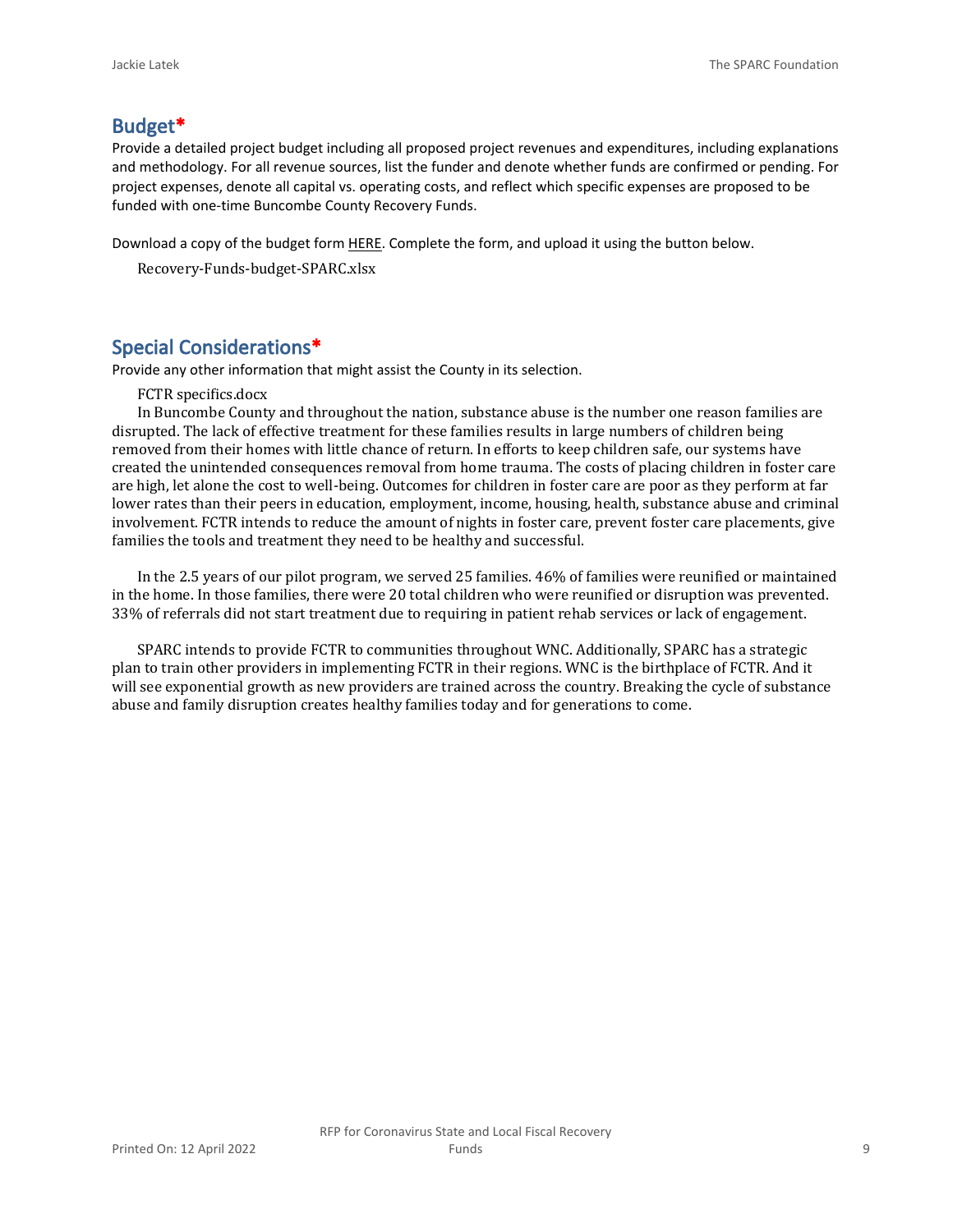# File Attachment Summary

## *Applicant File Uploads*

- Determination Letter\_SPARC.pdf
- Recovery-Funds-budget-SPARC.xlsx
- FCTR specifics.docx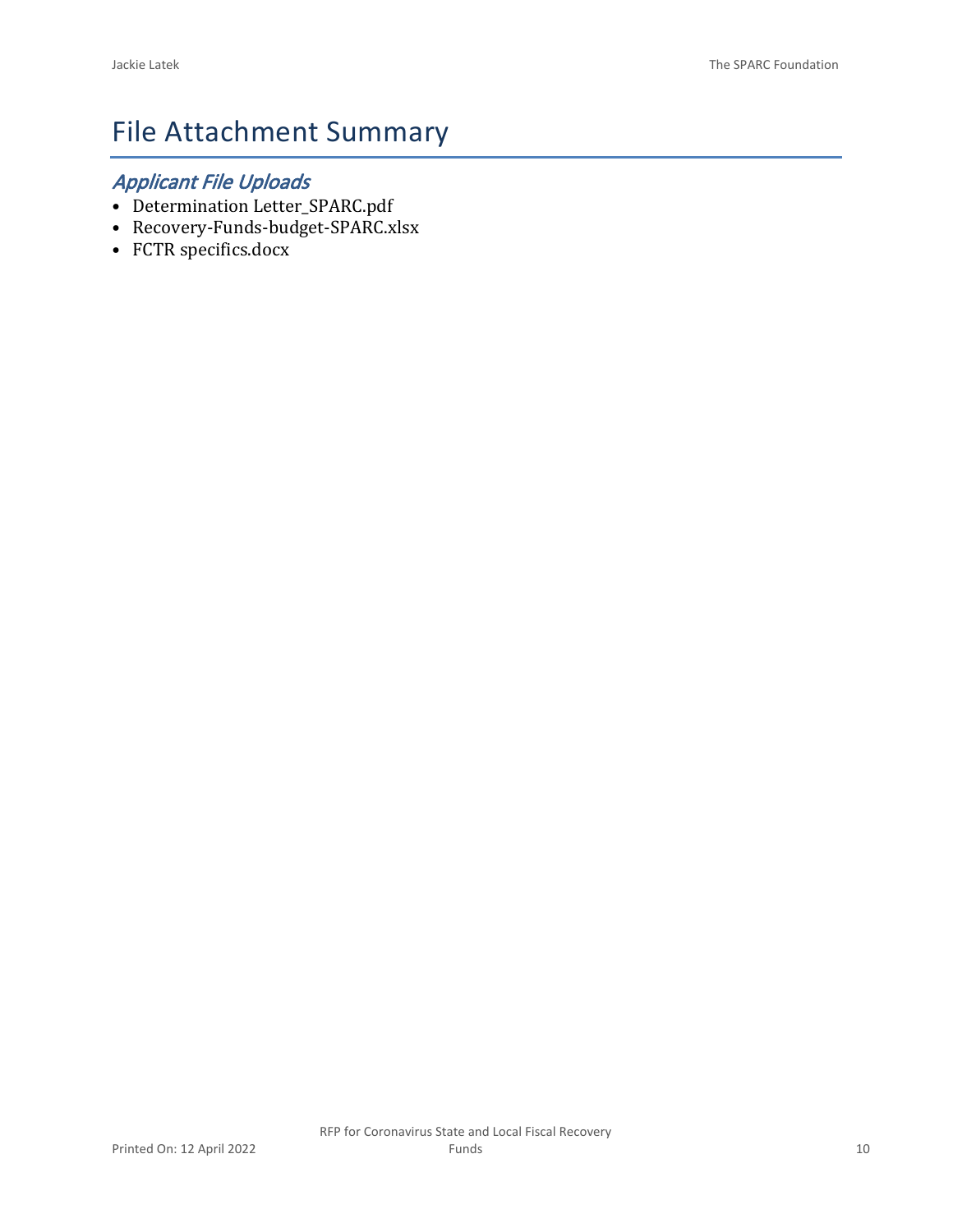INTERNAL REVENUE SERVICE P. O. BOX 2508 CINCINNATI, OH 45201

Date:

## MAY 26 2017

SPARC FOUNDATION INC PO BOX 8879 ASHEVILLE, NC 28814

Employer Identification Number: 81-3036310 DLN: 17053074335037 Contact Person: RAMACHANDRAN MANOHAR ID# 31344 Contact Telephone Number:  $(877)$  829-5500 Accounting Period Ending: June 30 Public Charity Status:  $170(b) (1) (A) (vi)$ Form 990/990-EZ/990-N Required: Yes Effective Date of Exemption: April 11, 2016 Contribution Deductibility: Yes Addendum Applies: No

Dear Applicant:

We're pleased to tell you we determined you're exempt from federal income tax under Internal Revenue Code (IRC) Section 501(c) (3). Donors can deduct contributions they make to you under IRC Section 170. You're also qualified to receive tax deductible bequests, devises, transfers or gifts under Section 2055, 2106, or 2522. This letter could help resolve questions on your exempt status. Please keep it for your records.

Organizations exempt under IRC Section 501(c)(3) are further classified as either public charities or private foundations. We determined you're a public charity under the IRC Section listed at the top of this letter.

If we indicated at the top of this letter that you're required to file Form 990/990-EZ/990-N, our records show you're required to file an annual information return (Form 990 or Form 990-EZ) or electronic notice (Form 990-N, the e-Postcard). If you don't file a required return or notice for three consecutive years, your exempt status will be automatically revoked.

If we indicated at the top of this letter that an addendum applies, the enclosed addendum is an integral part of this letter.

For important information about your responsibilities as a tax-exempt organization, go to www.irs.gov/charities. Enter "4221-PC" in the search bar to view Publication 4221-PC, Compliance Guide for 501(c)(3) Public Charities, which describes your recordkeeping, reporting, and disclosure requirements.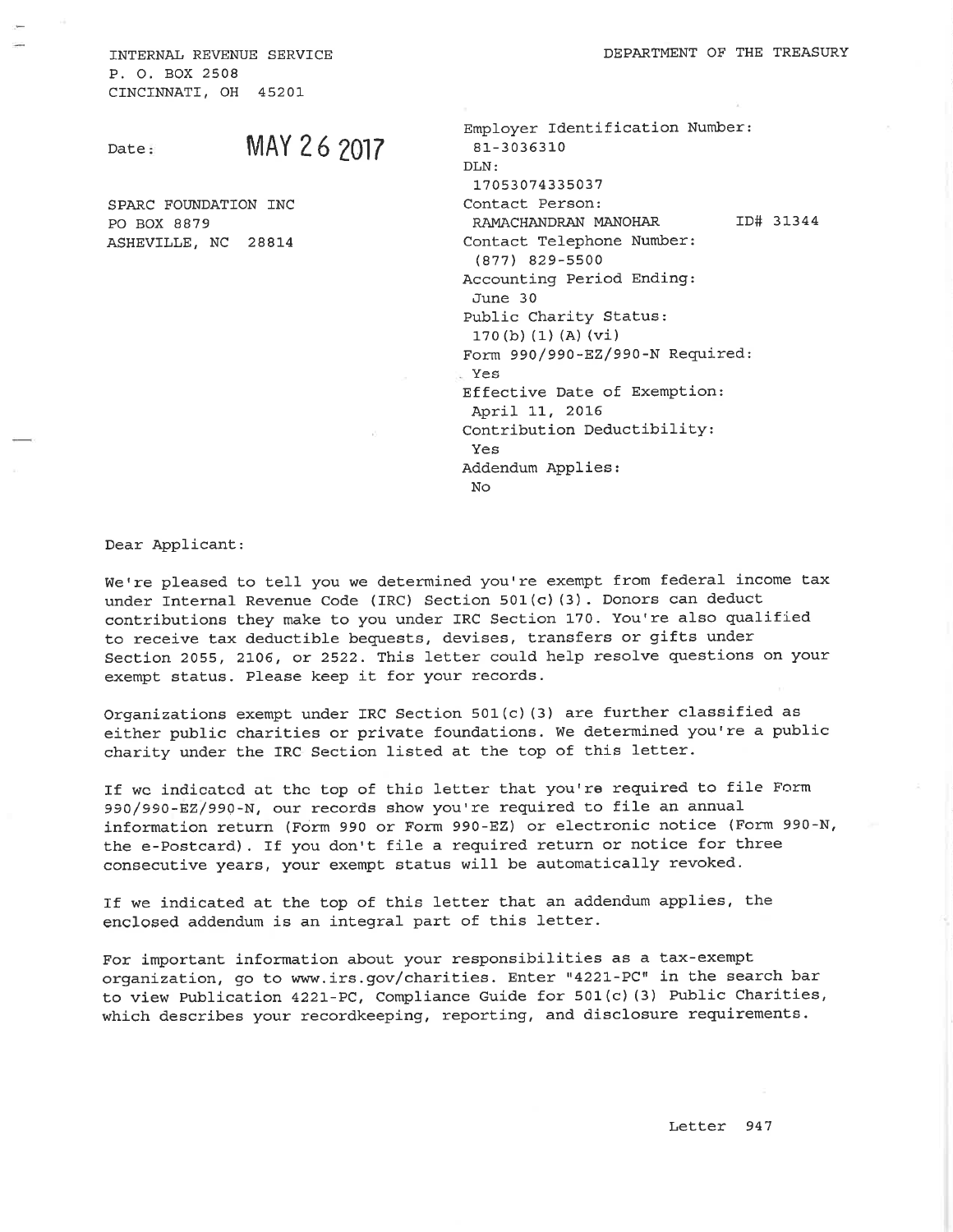$\omega_{\rm H}=-0$ 

Sincerely,

Stephen a. martin

Director, Exempt Organizations Rulings and Agreements

¥)

Letter 947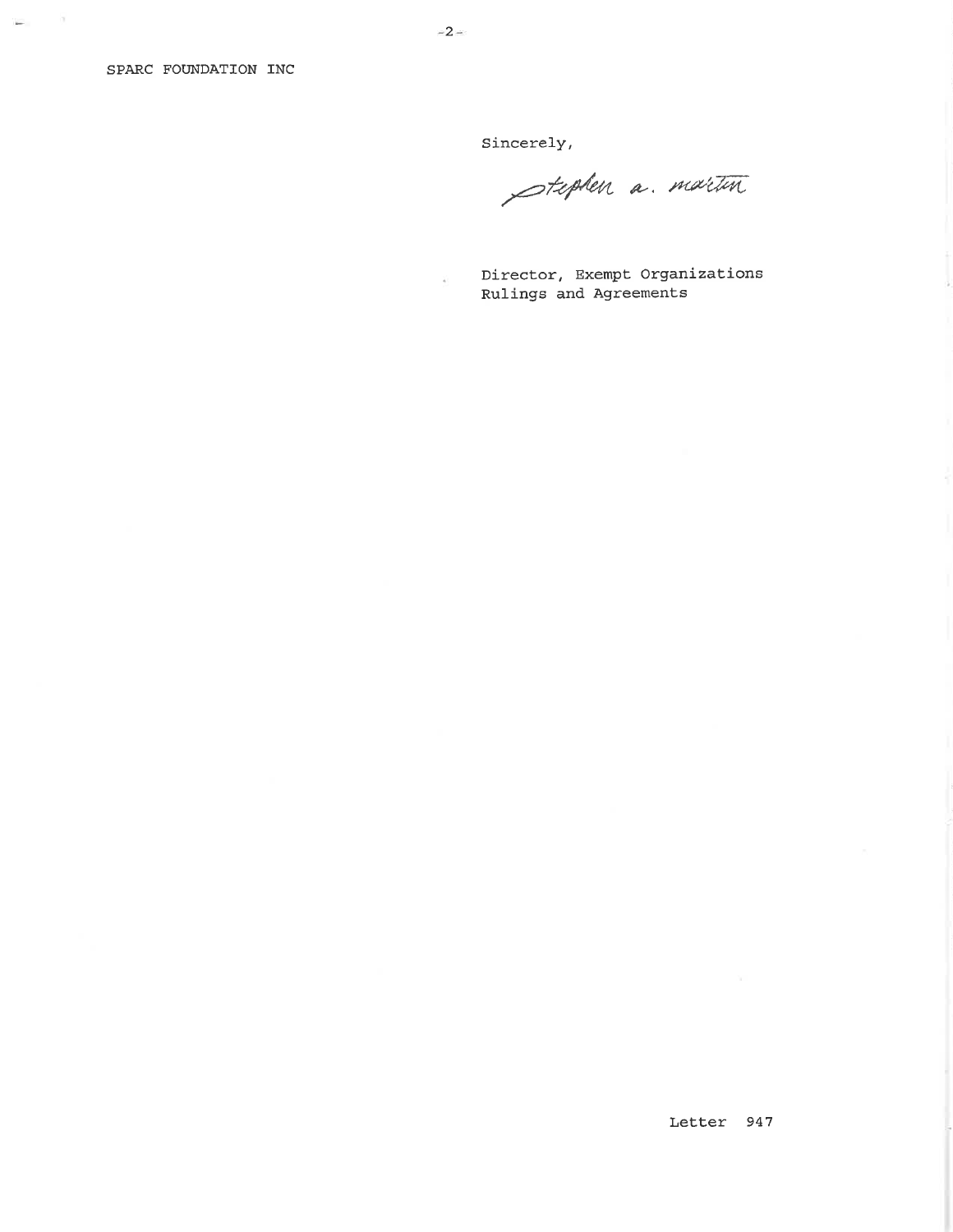#### **Coronavirus State and Local Fiscal Recovery Funds Proposed Project Budget**

| ≀Organization Name: | PRC Foundation<br>The SI                                  |
|---------------------|-----------------------------------------------------------|
| Project Name:       | I Treatment Recover∖<br>Centered<br>-amilv                |
| Amount Requested:   | . Anr<br>ימה ב<br>r 7 yaan<br>$\sim$<br>סעט י<br>4 νσαι σ |

| Proposed Project Revenue Funder        |    | Amount       | <b>Confirmed or Pending?</b> | <b>Notes</b>        |
|----------------------------------------|----|--------------|------------------------------|---------------------|
| Proposed Buncombe COVID Recovery Funds |    | 336,283.00   | Pending                      | <b>OVER 2 YEARS</b> |
| <b>SAMHSA</b>                          | £. | 767,799.00   | Confirmed                    | <b>OVER 2 YEARS</b> |
| List other sources here                |    |              |                              |                     |
| List other sources here                |    |              |                              |                     |
| List other sources here                |    |              |                              |                     |
| List other sources here                |    |              |                              |                     |
| List other sources here                |    |              |                              |                     |
| List other sources here                |    |              |                              |                     |
| List other sources here                |    |              |                              |                     |
| List other sources here                |    |              |                              |                     |
| List other sources here                |    |              |                              |                     |
| List other sources here                |    |              |                              |                     |
| List other sources here                |    |              |                              |                     |
| List other sources here                |    |              |                              |                     |
| List other sources here                |    |              |                              |                     |
| Total $\frac{1}{3}$                    |    | 1,104,082.00 |                              |                     |

|                                  | Proposed                |                               |             |                          | <b>Capital or Operating</b> |                                                                                |
|----------------------------------|-------------------------|-------------------------------|-------------|--------------------------|-----------------------------|--------------------------------------------------------------------------------|
| <b>Proposed Project Expenses</b> | <b>Recovery Funds</b>   | <b>Other Funds</b>            |             | <b>Total</b>             | Expense?                    | <b>Notes</b>                                                                   |
| Salaries plus fringe             | $249,966.00$ \$         | $\overline{585,26}$ 1.00   \$ |             | 835,227.00               | Operating                   |                                                                                |
| Travel/mileage reimbursement     | $10.000.00$ \ \$<br>\$. | $14,400.00$ $\sqrt{\$}$       |             | 24,400.00                | Operating                   |                                                                                |
| Supplies - laptops, printers     | $3,000.00$ \ \$<br>\$   | $8,292.00$ \\$                |             | 11,292.00                | Operating                   |                                                                                |
| Urine Screens                    | \$<br>20,800.00         |                               |             | 20,800.00                | Operating                   |                                                                                |
| Recruitment                      | $3,000.00$ \ \$<br>\$   | $3,000.00$   \$               |             | 6,000.00                 | Operating                   |                                                                                |
| <b>IFCT License Fee</b>          | \$<br>$4,800.00$ \$     | $19,200.00$ \$                |             | 24,000.00                | Operating                   |                                                                                |
| Cell Phones                      | \$<br>$2,400.00$ \$     | $6,000.00$ \\$                |             | 8,400.00                 | Operating                   |                                                                                |
| Contingency Management           | \$<br>$12,000.00$ \ \$  | 5,500.00                      |             | 17,500.00                | Operating                   | 'Token economy" where families earn rewards for participating in<br>Itreatment |
| Admin 10%                        | \$<br>$30,317.00$ \$    | $63,746.00$ \\$               |             | 94,063.00                | Operating                   |                                                                                |
| Subcontractor - Evaluator        |                         | $50,000.00$   \$              |             | 50,000.00                | Operating                   |                                                                                |
| Continuing Education             |                         | $3,900.00$ \$                 |             | 3,900.00                 | Operating                   |                                                                                |
| Subcontractor - Accounting       |                         | $8,500.00$   \$               |             | 8,500.00                 | Operating                   |                                                                                |
| List expenses here               |                         |                               |             |                          |                             |                                                                                |
| List expenses here               |                         |                               | \$          | -                        |                             |                                                                                |
| List expenses here               |                         |                               | \$          | ۰                        |                             |                                                                                |
| List expenses here               |                         |                               | \$          | ٠                        |                             |                                                                                |
| List expenses here               |                         |                               | $\mathbf S$ | -                        |                             |                                                                                |
| List expenses here               |                         |                               | \$          | $\overline{\phantom{0}}$ |                             |                                                                                |
| List expenses here               |                         |                               | \$          | -                        |                             |                                                                                |
| List expenses here               |                         |                               | \$          | $\overline{\phantom{0}}$ |                             |                                                                                |
| List expenses here               |                         |                               | \$          | -                        |                             |                                                                                |
| List expenses here               |                         |                               | \$          | -                        |                             |                                                                                |
| List expenses here               |                         |                               | \$          | -                        |                             |                                                                                |
| List expenses here               |                         |                               | \$          | $\overline{\phantom{0}}$ |                             |                                                                                |
| List expenses here               |                         |                               |             |                          |                             |                                                                                |
|                                  |                         | Total S                       |             | 1,104,082.00             |                             |                                                                                |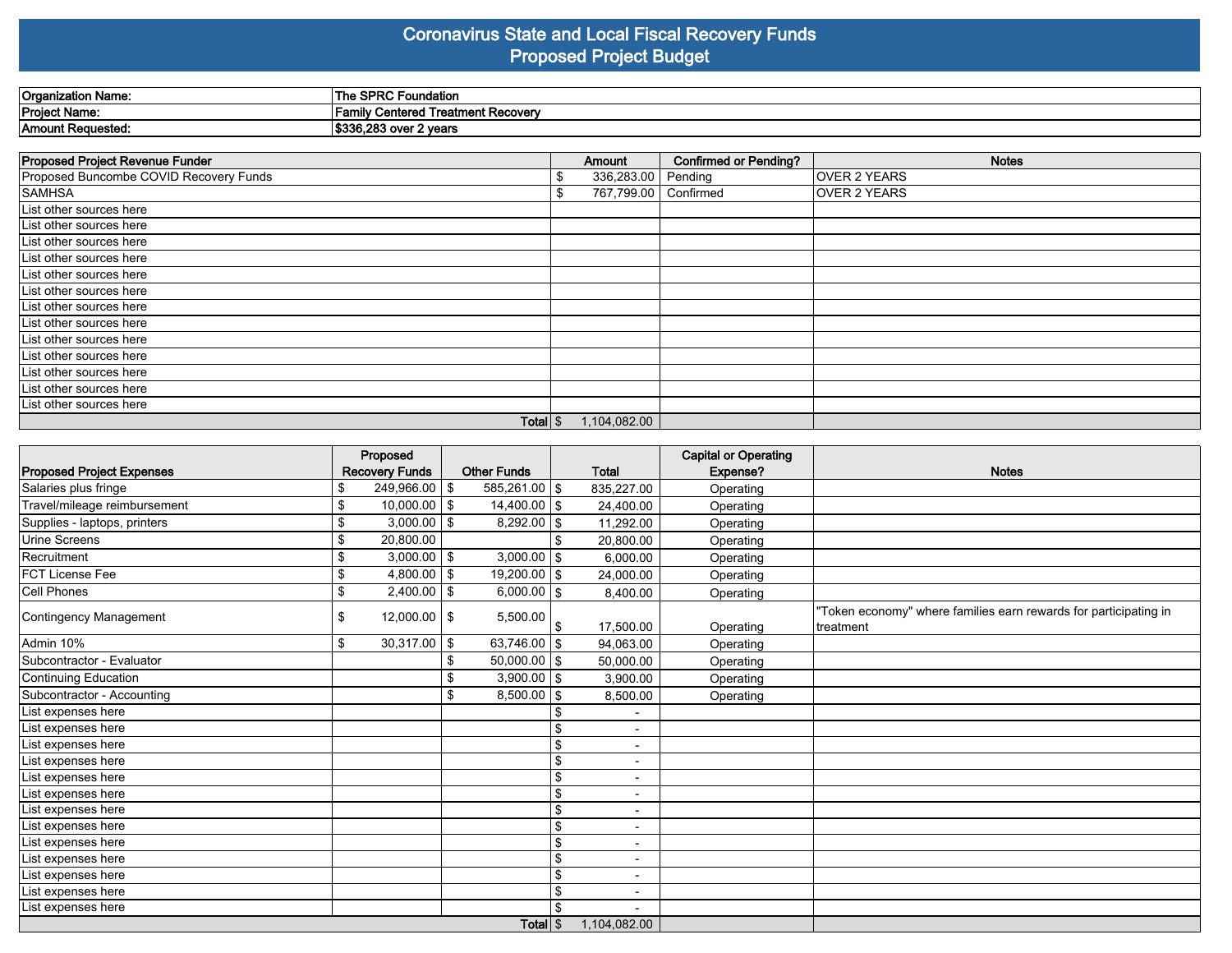| <b>Traditional Substance Abuse Services</b> | <b>Family Centered Treatment Recovery</b>          |
|---------------------------------------------|----------------------------------------------------|
| In office or In-patient only                | Community based and in family homes                |
| Individually focused treatment plan         | Family centered plan inclusive of recovery         |
| SA education to individual                  | SA education to entire family                      |
| Random urine screens                        | Weekly random urine screens and hair follicle test |
|                                             | at intake                                          |
| <b>Contingency Management Vouchers</b>      | <b>Contingency Management Vouchers</b>             |
| <b>Certified Peer Support Specialists</b>   | <b>Certified Peer Support Specialists</b>          |
| Therapy to address individual traumas       | Therapy to address individual and generational     |
|                                             | traumas                                            |
|                                             | <b>Family Centered Treatment fidelity sessions</b> |

What Makes FCTR Different?

FCTR curriculum specifics:

| Table 2: FCT-R Fidelity Components and Phases |                                  |                                 |                                 |  |  |  |  |  |
|-----------------------------------------------|----------------------------------|---------------------------------|---------------------------------|--|--|--|--|--|
| <b>Phase I: Joining &amp;</b>                 | <b>Phase II: Restructuring</b>   | Phase III: Valuing              | Phase IV:                       |  |  |  |  |  |
| Assessment                                    | <b>Duration:</b> $\sim$ 13 weeks | Changes                         | Generalization                  |  |  |  |  |  |
| <b>Duration:</b> $\sim$ 5 weeks               | <b>Goals: Challenge and</b>      | <b>Duration:</b> $\sim$ 5 weeks | <b>Duration:</b> $\sim$ 3 weeks |  |  |  |  |  |
| Goals: Earn family's                          | change how the family            | <b>Goals: The family</b>        | <b>Goals: Celebrate</b>         |  |  |  |  |  |
| trust, identify systemic                      | has organized itself             | internalizes new                | progress in recovery.           |  |  |  |  |  |
| issues including                              | around substance                 | behavioral patterns and         | Plan how the family will        |  |  |  |  |  |
| SUD/trauma, reframe                           | use/trauma to healthier,         | attachment bonds and            | utilize new skills,             |  |  |  |  |  |
| problems, identify                            | attachment-based                 | integrates these                | attachments and                 |  |  |  |  |  |
| treatment goals.                              | patterns of interactions         | changes into their              | confidence to solve             |  |  |  |  |  |
|                                               | through the use of               | existing value system.          | future problems. Create         |  |  |  |  |  |
|                                               | enactments and                   | Plan and respond to             | post-discharge                  |  |  |  |  |  |
|                                               | experiential                     | relapse as a method to          | treatment plan.                 |  |  |  |  |  |
|                                               | interventions.                   | cement progress.                |                                 |  |  |  |  |  |
| <b>Solution Cards</b>                         | <b>Weekly Enactments</b>         | <b>Fidelity Measure</b>         | <b>Fidelity Measure</b>         |  |  |  |  |  |
| Recovery Check-in*                            | and experiential                 | <b>Weekly Enactments</b>        | Our Plan for Difficult          |  |  |  |  |  |
| Trigger Cycle + Thought                       | interventions based on           | and experiential                | <b>Times</b>                    |  |  |  |  |  |
| Stopping Techniques*                          | assessments and                  | interventions continue.         | Acknowledgment of               |  |  |  |  |  |
| <b>Family Relapse</b>                         | family goals targeting           | Caregivers take                 | <b>Family Discharge</b>         |  |  |  |  |  |
| Prevention + Response                         | trauma and substance             | leadership role in              | <b>Satisfaction Survey</b>      |  |  |  |  |  |
| Plan                                          | use symptoms as they             | sessions to facilitate          | <b>Treatment Completion</b>     |  |  |  |  |  |
| Certified Peer Support*                       | present in daily life            | internalization.                | and Discharge Planning          |  |  |  |  |  |
| Specialist (CPSS)                             | <b>First Map Issue Goals</b>     | <b>Third MIGS Case</b>          | Celebration                     |  |  |  |  |  |
| WRAP # 1 & 2, develop                         | Strategy (MIGS) Case             | Review                          |                                 |  |  |  |  |  |
| crisis plan*                                  | Review                           | <b>Family Recovery</b>          |                                 |  |  |  |  |  |
| <b>Family Centered</b>                        | <b>FCT Session Record</b>        | Testimony                       |                                 |  |  |  |  |  |
| <b>Evaluation Components</b>                  | Identification of                | <b>Family Giving Project</b>    |                                 |  |  |  |  |  |
| Eco-map                                       | <b>Addiction and Recovery</b>    | <b>Transitional Indicator:</b>  |                                 |  |  |  |  |  |
| -Trigger Identification*                      | Behaviors                        | We Did it On Our Own            |                                 |  |  |  |  |  |
| -PSS WRAP#3*                                  | -PSS WRAP #4 $\&$                |                                 |                                 |  |  |  |  |  |
| Family Life Cycle                             | $5^*$                            |                                 |                                 |  |  |  |  |  |
| <b>Structural Family</b>                      | Family Roles + Sculpt*           |                                 |                                 |  |  |  |  |  |
| Assessment                                    | Relapse Beliefs*                 |                                 |                                 |  |  |  |  |  |
| <b>Family Centered</b>                        | Addiction Beliefs*               |                                 |                                 |  |  |  |  |  |
| Evaluation                                    | Relapse Analysis*                |                                 |                                 |  |  |  |  |  |
| <b>Transitional Indicator:</b>                | Second MIGS Case                 |                                 |                                 |  |  |  |  |  |
| <b>Making Changes</b>                         | <b>Review Showing Shift</b>      |                                 |                                 |  |  |  |  |  |